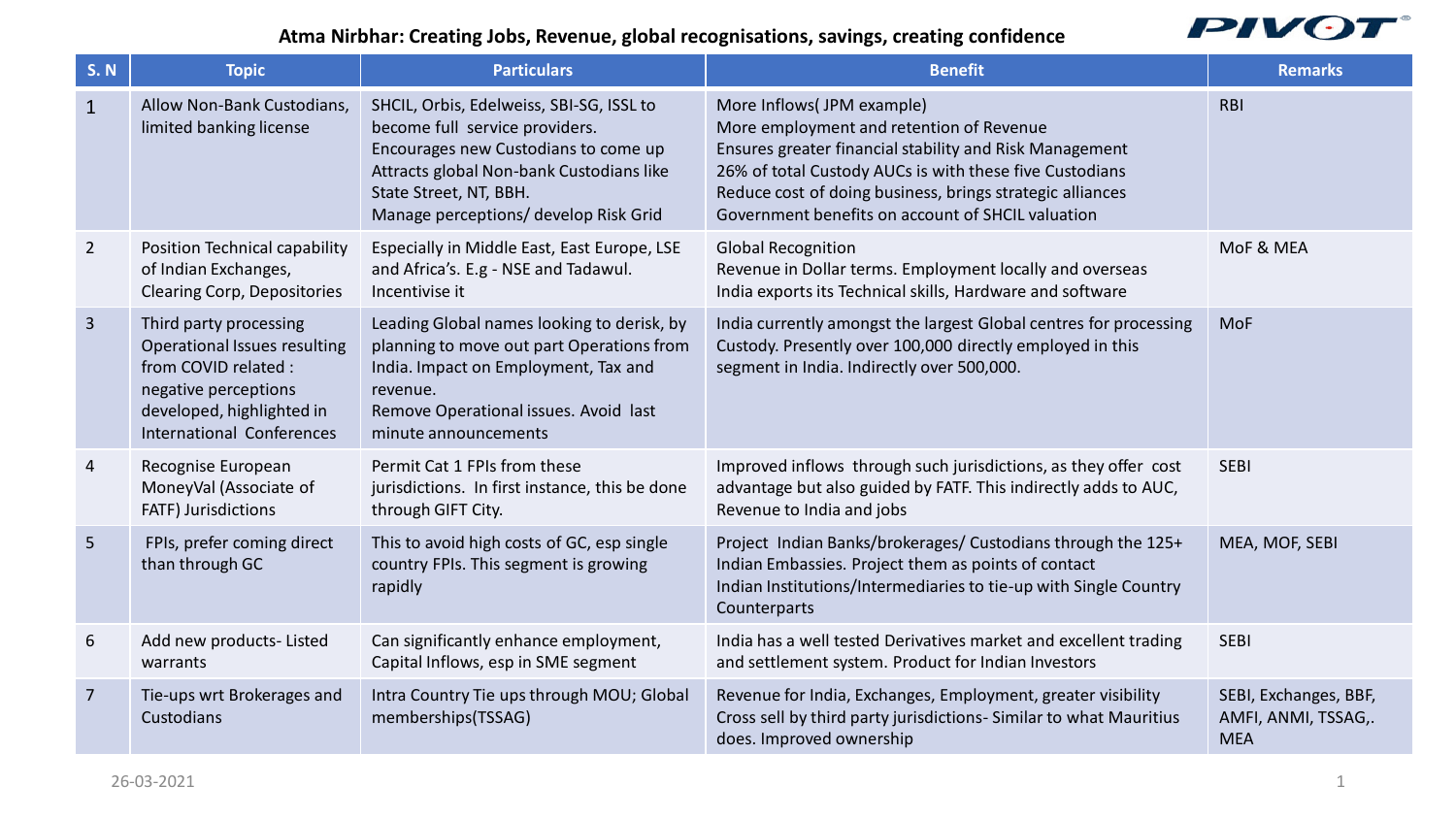## **Improving India Competitiveness**



| <b>S. N</b>    | <b>Topic</b>                                                                                            | <b>Particulars</b>                                                                                                                                                                                                                   | <b>Benefit</b>                                                                                                                                                                                                                                                                                                                                      | <b>Remarks</b>                                                                      |
|----------------|---------------------------------------------------------------------------------------------------------|--------------------------------------------------------------------------------------------------------------------------------------------------------------------------------------------------------------------------------------|-----------------------------------------------------------------------------------------------------------------------------------------------------------------------------------------------------------------------------------------------------------------------------------------------------------------------------------------------------|-------------------------------------------------------------------------------------|
| $\mathbf{1}$   | <b>Outsourcing of Non-core</b><br>Custody activities                                                    | Enables brokerages/ Custodians to reduce<br>significantly cost of doing business. Similar<br>to what Global Custodians are currently do<br>- wrt their processing in India                                                           | Be more competitive<br><b>Reduce Operational costs</b><br>More employment and leverage benefits of Scale                                                                                                                                                                                                                                            | <b>SEBI</b>                                                                         |
| $\overline{2}$ | <b>Establish basic Operating</b><br>standards wrt of world class<br>processing and Investor<br>response | Non-standard practices wrt non-core<br>activities, impacts perception, growth and<br>competitiveness. Develop Investor<br>centricity as theme wrt Reports, TATs &<br>information Decks                                               | Improves Investor confidence<br>Standardization of practices<br>Better costing-this to cover Tax and Legal firms too-whose costs<br>add to cost of doing business<br>Development of best practices note                                                                                                                                             | <b>SEBI</b>                                                                         |
| 3 <sup>1</sup> | Develop GIFT City. Also<br>engage in strategic tie-ups<br>with other low- Cost<br>Jurisdictions         | Increase inflows from Jurisdictions who<br>house a particular type of FPIs and look for<br>jurisdictions that facilitate lower costs vs<br>high cost jurisdiction as Lux, Dublin, S'pore                                             | Investors from Western European, Japan, Korea-especially those<br>from Cat II would find this attractive. So also India Centric Funds<br>More Inflows will earn more revenue, employment, greater<br>positive visibility and support by other jurisdictions                                                                                         | <b>GIFT City Regulator</b>                                                          |
| 4              | Non-Institutional<br>Investors(NII) holdings to be<br>custodied                                         | India based Non-Institutional Investors are<br>subject to different Operational practices<br>wrt Settlement, whereas no such<br>challenges for foreign Non- Institutional<br>Investors. Mandate Custody for India based<br>large NII | Significantly reduce costs and risks. Leverage existing capacity<br>Remove current non-standard practices across multiple DPs<br>Exponential growth of PMS and AIF segment<br>Improves investor confidence<br>Standardizes practices across NII and Institutional Investors<br>across Domestic and foreign investors<br>Develop a No frills custody | <b>SEBI</b>                                                                         |
| 5 <sup>1</sup> | Indian Embassy to Project<br>ease of doing Business<br>information to GC and<br>direct Investors        | General perception that trading and<br>settlement is Complex and more expensive.<br>Prepare standardized Decks that address<br>these. For e.g BSE Handbook of FPIs                                                                   | Manage perceptions<br>Project developments<br>Make information available through the 125+ embassies<br>Attract better inflows than competing Countries<br>Host thought leadership; have dedicated headcount                                                                                                                                         | MEA, MoF, SEBI,<br>Exchanges, TSSAG,<br>ASIFMA, GC, BBF,<br>Exchanges, Intermediary |
| 6              | Activate long pending Level<br>1 Depositary Services<br>product, in tune with Global<br>26-06e2021      | Current requirements by India are non-<br>standard Global requirements. Thus Global<br>depositories promote other markets- which<br>follow the global standards. India impacted                                                      | Will revive the once throbbing DR Segment. Will provide positive<br>perceptions of the Country and aligned to Global practices. More<br>ownership by Depositories. Revenue and employment created,<br>beside adding diversity                                                                                                                       | $\overline{2}$                                                                      |